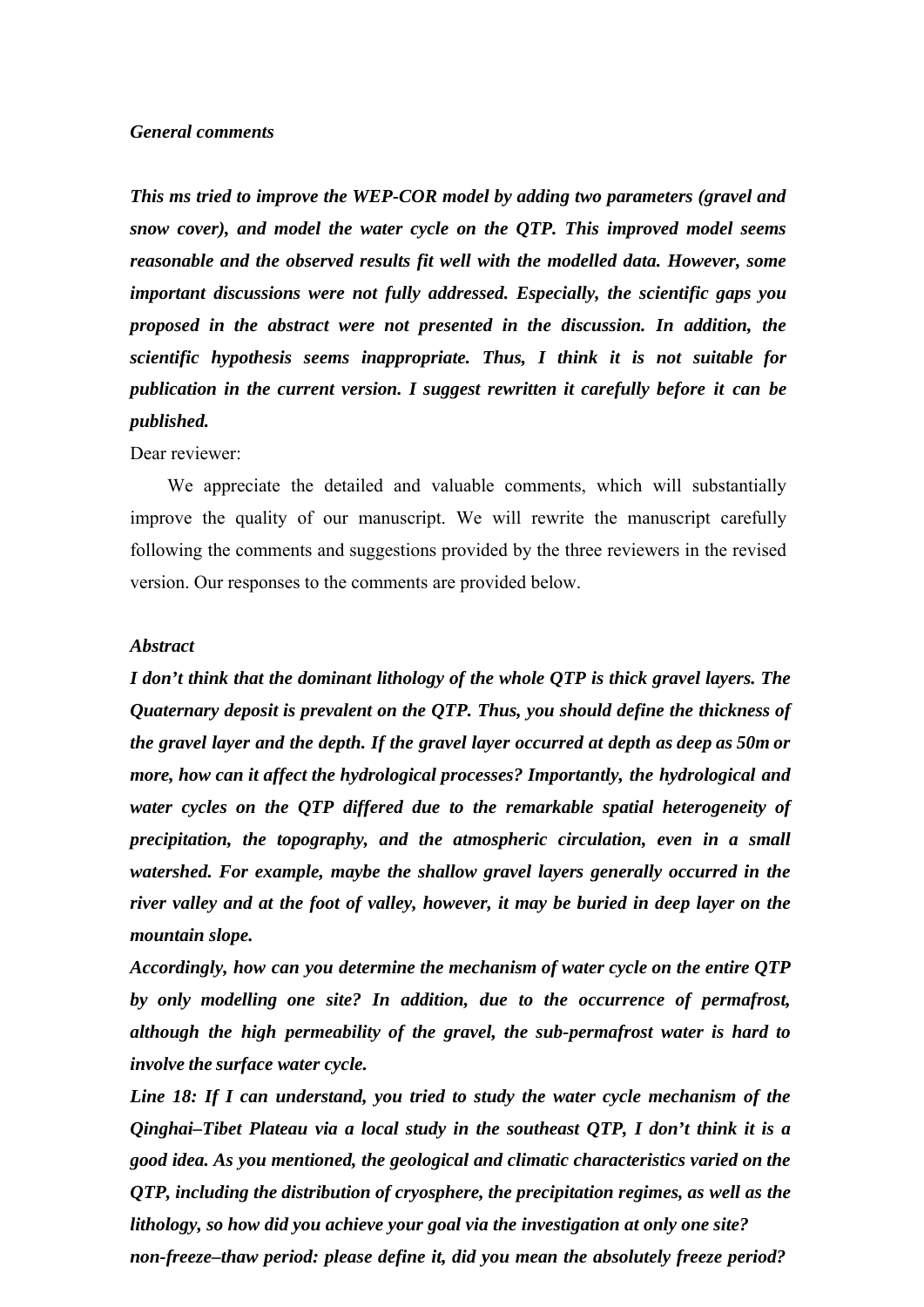## *Or completely thaw period? freeze–thaw period: the same question. How did you define it?*

Reply: Thanks for the insightful comments. Sorry for being not clear enough in the previous version of the ms on the aspects pointed out by the reviewer, which will be clarified here as well as in the revised version of the manuscript. As the reviewer said, the Quaternary deposit is prevalent on the QTP. The focus of this study was the hydrothermal migration process in the Quaternary deposits (including the deposits in the upper layer that have developed into soil and the mixture of sand and gravel, and soils in the lower layer that have not yet been fully developed), rock layer below the Quaternary sediments was not within the scope of this study.

Affected by topography and atmospheric circulation, although there are regional differences in the water cycle process of the QTP, there also share certain similarities. During the continuous uplift of the QTP, a series of ascending areas (denuded areas) and descending areas (deposited areas) have been formed in this area. Quaternary deposits are generally thinner in denuded areas and thicker in deposited areas (valleys, plain). The thickness of Quaternary deposits varies greatly at the transition between the denuded areas and the deposited areas controlled by the fault zone. The soil forming process of Quaternary deposits on the QTP is intermittently affected by surface uplift. In addition, under strong freeze-thaw conditions in the cold plateau region, the humus accumulation of herbaceous plants is slow and the decomposition of minerals is weak, resulting in slow soil development and thin soil layers. This phenomenon is prevalent in the QTP (Sun, 1996; Yang et al., 2009; Chen et al., 2015). Moreover, we also confirmed this phenomenon in the present study through field campaigns in the study area (field investigation, sampling, laboratory analysis, etc.). In view of this phenomenon, most of the previous studies have improved the accuracy of hydrothermal simulation by adjusting the parameterization scheme. However, because the soil was generalized into a homogeneous structure, it was difficult to reflect the influence of this region's obvious upper and lower layered geological structure on hydrothermal migration and on watershed hydrological cycle only through parameter adjustment.

Based on this geological feature of the QTP, in this study, we took the aquifer and unsaturated zone above the impervious boundary as the research object (this part contains both soil layer and gravel layer, with a strong freeze-thaw effect and close interaction with surface hydrological process, which is the key link affecting the hydrological cycle in this area). Through field experiments in the Niyang River Basin, the simulation object of hydrothermal coupling was generalized as the binary medium of soil and gravel. Considering the characteristics of hydrothermal migration in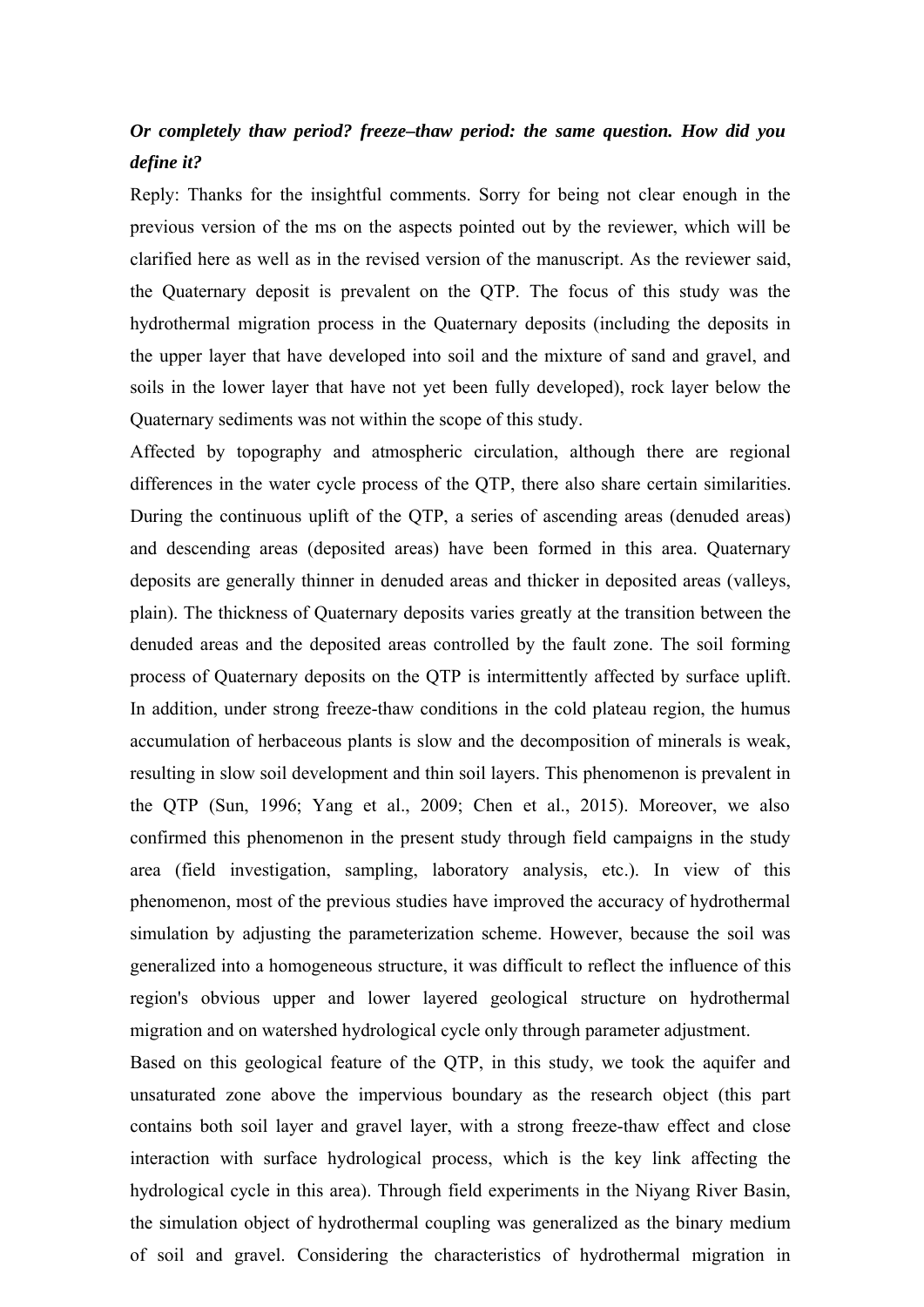different periods, the simulation of hydrothermal transport was carried out by dividing the freeze-thaw period and the non-freeze-thaw period. On this basis, the influence of the ubiquitous geological structure of the QTP on the hydrological cycle of the basin was analyzed.

The lithosphere is basically below the Quaternary deposits or deeper below the permafrost. Affected by the impermeability of rock and permafrost, the interaction between this part and the hydrological process is weak, which was not considered in this study.

For other differences such as glacier distribution, precipitation and climate characteristics, in this study, we fully considered the effect of these differences on hydrological simulations through glacier remote sensing and spatial interpolation of precipitation and temperature in the Niyang River Basin. The spatial differences of these hydrological elements on a larger scale in the QTP need to be further studied by combining remote sensing and spatial downscaling.

The non-freeze-thaw period defined in this model was the complete thawing period. We will also make it clearer that in this study, the division between the freeze–thaw and non-freeze–thaw periods was determined according to the soil and gravel temperatures in each calculation unit. Non-freeze–thaw period is defined as when all the soil/gravel layer temperatures were greater than  $0^{\circ}$ C, and all of the water was a liquid. As long as a layer of soil or gravel had temperature below  $0^{\circ}$ C, it is considered as freeze–thaw period.

### **Introduction**

**1.** *I suggest that the authors should reconsider the hypothesis: the lithology on the QTP differed significantly, not what you said, the gravel layer only occurred in some special conditions, e.g. the low river valley or some fluvial alluvial landform. The Quaternary deposits is important. Especially when you investigate the water cycle.*

Reply: Thanks for the comments. For more details please refer to our reply to the comments on Abstract above. The soil and gravel structures are common in this area. The gravel layer does not occur only in some special conditions. The structure above the impervious boundary has been summarized in the figure below: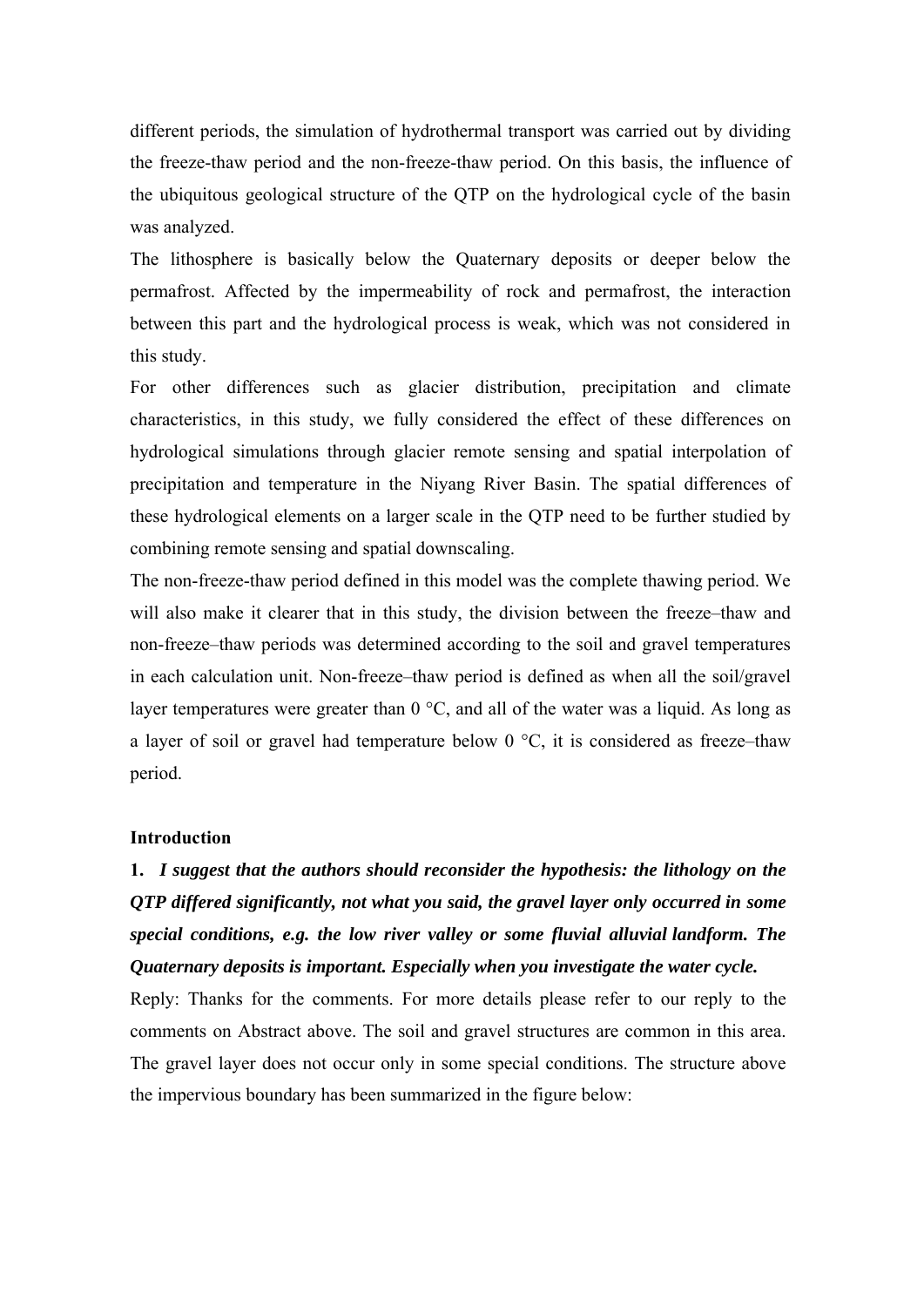

The object of this study was the hydrothermal migration process in the Quaternary deposits (including the deposits in the upper layer that have developed into soil and the mixture of sand, gravel, and soils in the lower layer that have not yet been fully developed), rock layer below the Quaternary sediments was not within the scope of this study. We will redefine this concept in the Introduction.

# **2.** *From the title, I suggest that the first section should be focused on the importance of water cycle on the QTP. And the influence of lithology is discussed to propose the knowledge gap. Thus, the introduction section should be rewritten.*

Reply: Our writing ideas and the reviewer's suggestions are the same, sorry that we failed to express it clear enough in the original version. In the revised version we will make it clearer that Paragraph 1 introduces the importance of the QTP to water resources in China and Southeast Asia. Paragraph 2 illustrates the effect of frozen soil on the water cycle in the region. The rest paragraphs highlight the knowledge gap by comparing with the frozen soil hydrology research that has been carried out in the QTP, state the research objectives and implications. We will supplement the relevant information and revise the Introduction in the revised manuscript.

### *Study area*

### *Lack of the geological data and the lithology characteristics in this basin.*

Reply: Thank you for pointing out this deficiency. The Yarlung Zangbo sediments consist of greywacke and litharenitewith low-moderate maturities of textures and minerals (Huyan et al., 2022). In the Niyang River Basin, where the study was carried out, we measured the basic geological conditions in the basin by field campaigns. We will supplement this information in Section 2.1.1 in the revised version.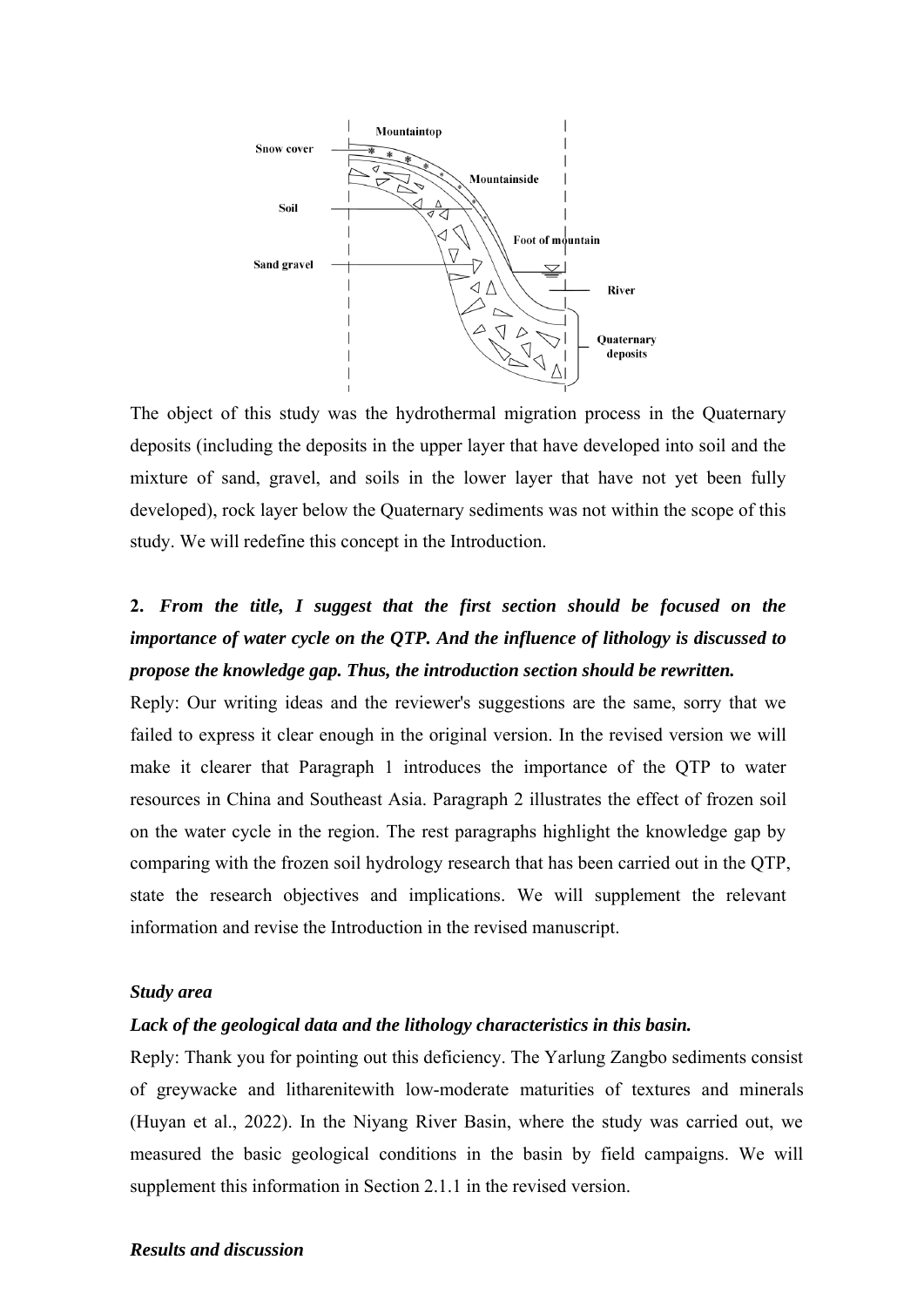## *The contents in this section did't fit with what you have presented in the abstract and the title.*

Reply: Thanks for the insightful comment. In the Abstract, we will reformulate the purpose of the study (Lines 17-20) as follows:

In order to deeply study the influence mechanism of the underlying surface structure on the hydrothermal migration and water circulation process in the Qinghai–Tibet Plateau, we performed comprehensive study combining field experiments of the water and heat transfer processes and development of a Water and Energy transfer Processes model in the Qinghai–Tibet Plateau (WEP-QTP), based on the original Water and Energy transfer Processes model in Cold Regions (WEP-COR). The Niyang River Basin located on the Qinghai–Tibet Plateau was selected as the study area to evaluate the agreement between theoretical hypothesis, observation and modeling results.

In addition, we have also revised the title as "Application of a new distributed hydrological model based on soil–gravel structure in the Niyang River Basin, Qinghai– Tibet Plateau" to better reflect our research content.

## **1.** *As you mentioned, the ice in the embedded in the soil pore is important, so I think the ice conditions should be considered.*

Reply: Thanks for the comment. In this study, the effect of ice in soil pores on the water cycle was manifested as the effect on soil saturated hydraulic conductivity (Equation 27). When the temperature of the soil or gravel layer is lower than 0°C, the water in the pores freezes, blocking the pores and affecting the soil saturated hydraulic conductivity. Considering the difference in the hydrodynamic properties of the soil and gravel layer, different values of  $K_0$  were used in the soil and gravel layer.

## **2.** *I do not see the discussions of the influence of gravel content on the model, as well as on the water cycle.*

Reply: The effect of gravel content on the hydraulic properties of the gravel layer was shown in Equation 3. Through field sampling in the Niyang River Basin, we found that the gravel content in the gravel layer in the basin is 50%–65% (Line140), and the gravel content in the model was determined and adjusted according to the measured value.

**3.** *The discussion section is insufficient. The authors only presented the applications of model in the flow process, the moisture, etc. However, it was absolutely lack of some important things. I suggest discuss the influences of gravel*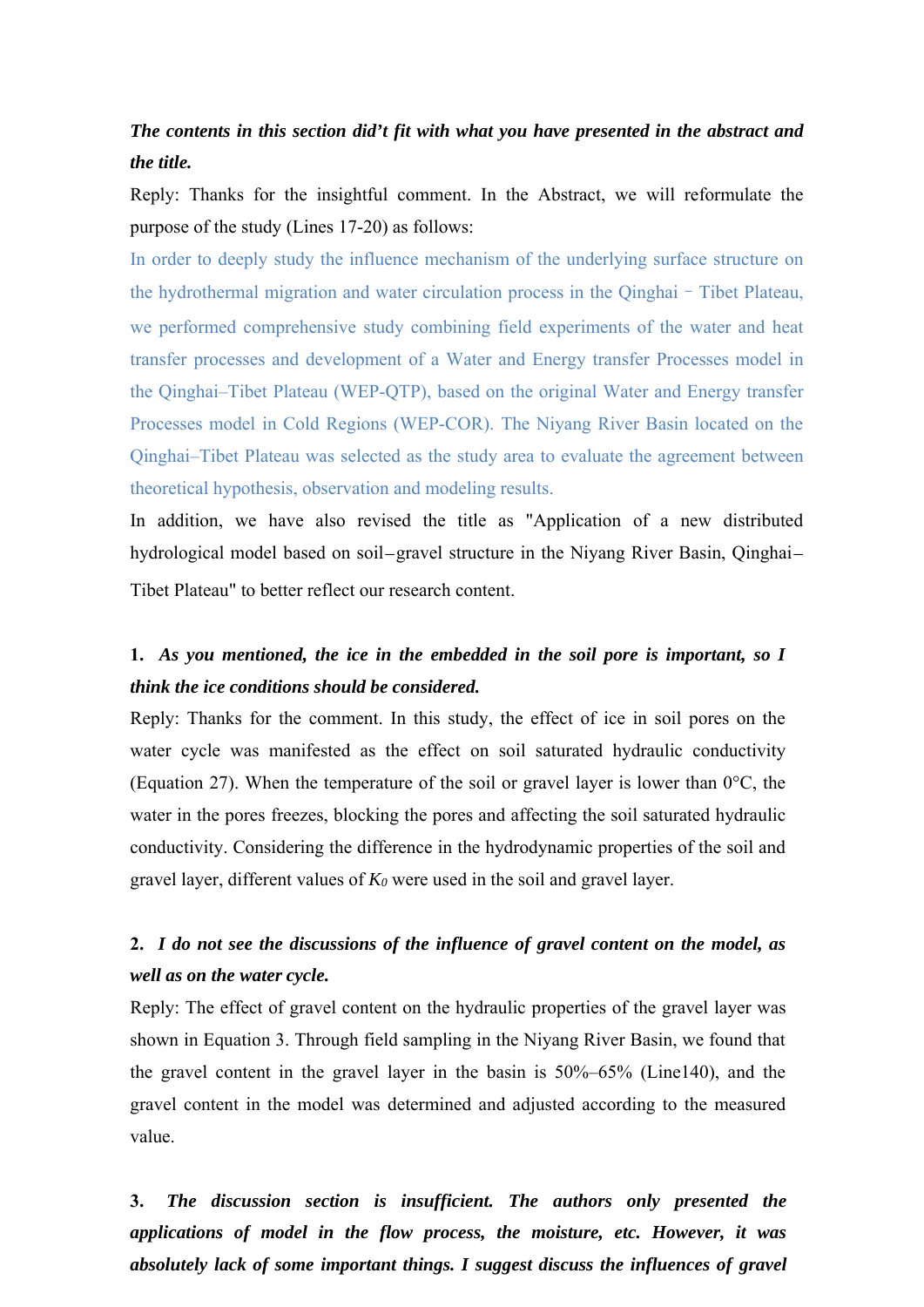*layer and snow cover on the water cycle, which you aimed to address in the abstract. I think what you presented in the result section was just the model result. How you determined the water cycle using your improved model on the QTP is important.*

Reply: Thanks for the comment. In the revised version, in addition to the comparative analysis of the simulation results in Sections 3.1 and 3.2, we will enhance the discussion on the effects of gravel layers and snow cover on the water cycle in Section 3.3. Snow and gravel alter the water cycle process by affecting the temporal and spatial changes in frozen soil. In terms of water transfer, the large pores of the lower gravel layer increase the regulation and storage effect of groundwater of the flow processes. For heat transfer, snow and gravel block heat conduction, slow down the freezing and thawing rates of aquifers, and thus change the water circulation flux process (Fig.12). In the revised manuscript, we will also further discuss the similarities and differences between our study and the previous hydrological model studies in the QTP.

### *Special suggestions*

#### *Page 2 line 42: change "permanent" to "permafrost"*

We have made the necessary revisions throughout the ms.

# *Page 3 line 66-67: the geological structure of the Qinghai–Tibet Plateau is special, with a thick gravel layer under the thin soil layer. How did you draw this conclusion? As I suggested, I don't think the gravel layer is thick over the whole QTP.*

Reply: Thanks for the comment. Referring to our detailed response to the comments on Abstract, we have improved the description of this important part by combining our field experiments results of the soil texture and the common consensus in literature (Sun, 1996; Yang et al., 2009; Chen et al., 2015). This phenomenon is prevalent in the QTP.

### *Page 7 line 179: how did you set the thickness of the soil layer at different depth?*

Reply: Thanks for professional questions, and sorry for being *unclear.* Similar comment has also been raised by Reviewer #1. The division of soil layer thickness was mainly based on the convenience of accurately simulating the hydrothermal migration process. As the surface soil is more sensitive to changes in atmospheric temperature, the thicknesses of the first and second layers were set to 10 cm each, and the third through eleventh layers were divided evenly, each with a thickness of 20 cm.

### *Page 8 How deep did you model?*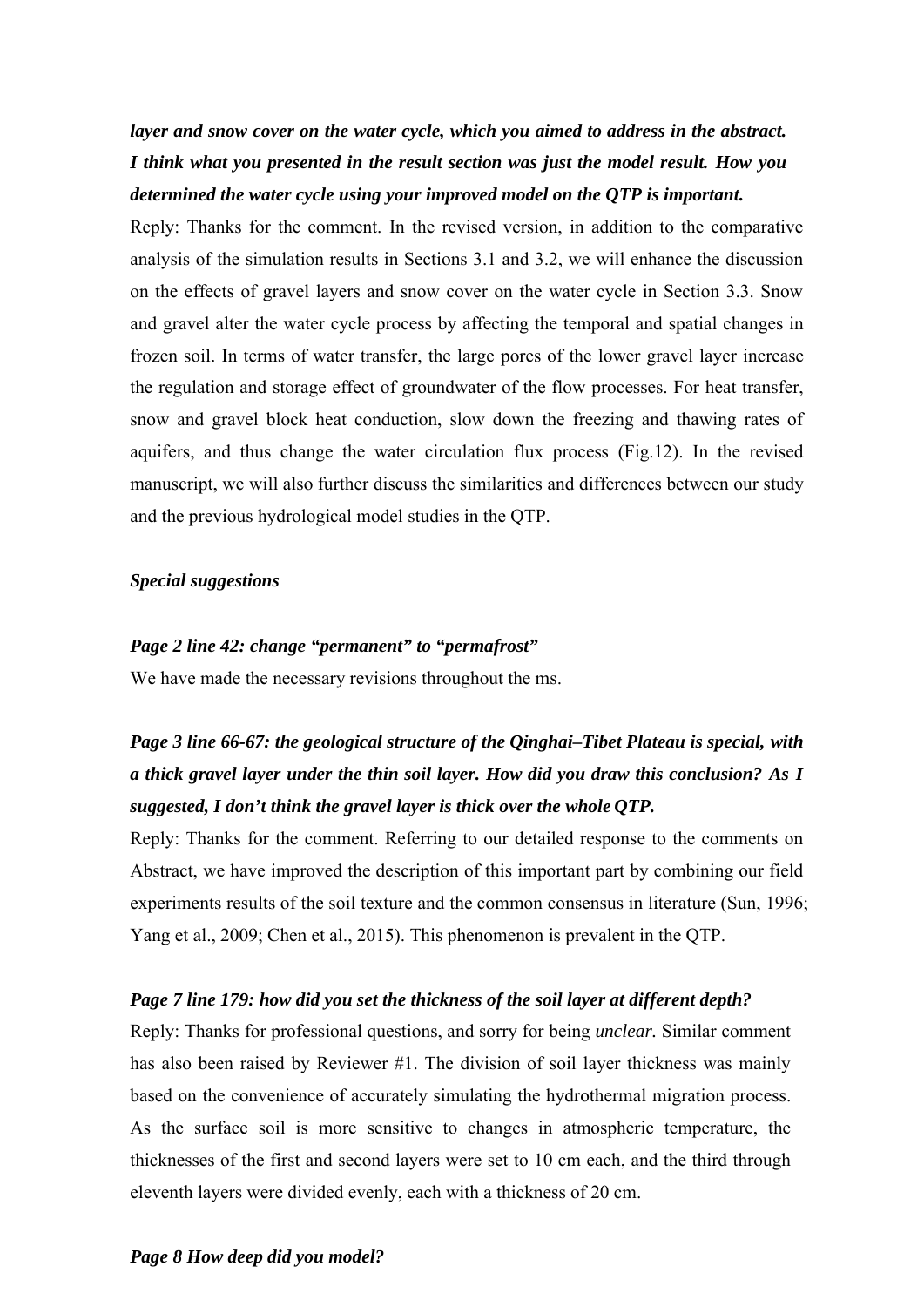Reply: The depth from the surface to the impermeable layer was an adjustable parameter in the model that can be adjusted based on the actual basin conditions. Considering the activity range of seasonal frozen soil, the depth of the hydrothermal numerical simulation in the model was 2 m. When the groundwater depth was greater than 2 m, the excess comprised the twelfth layer (transition layer). We have redrawn Figure 4 to ensure that the readers can better understand our model structure.



Impervious boundary

Figure 4. Layered structure of the dualistic "soil–gravel" structure

#### *Page 19 415-416, how did you obtained the snow cover period in this area?*

Reply: The model constructed includes snow accumulation and melting process, and the thickness of the simulated snow at the experimental point was calibrated with the measured value (Fig.7). The snow cover period was decided according to the snow thickness simulated by the model. When the snow thickness was  $>$  5 cm, it was the snow cover period.

### *Page 21 the differences between the modelled moisture by using two different models are big, how did you explain it?*

Reply: The WEP-COR model ignores stratified geological features and the simulation object was homogeneous soil. Therefore, the simulated moisture changes gradually in the vertical direction, and there was a large difference from the measured value below the 40 cm layer (the soil layer thickness at the experimental point is 40 cm, and the gravel layer (mixed layer of gravel and soil) appears below 40 cm.). The WEP-QTP model took this geological feature into account. The existence of gravel increases the hydraulic conductivity of the gravel layer and reduces its water retention capacity, which is manifested in the simulated difference of the water content. The results of the improved WEP-QTP model were closer to the measured values. A detailed description of this